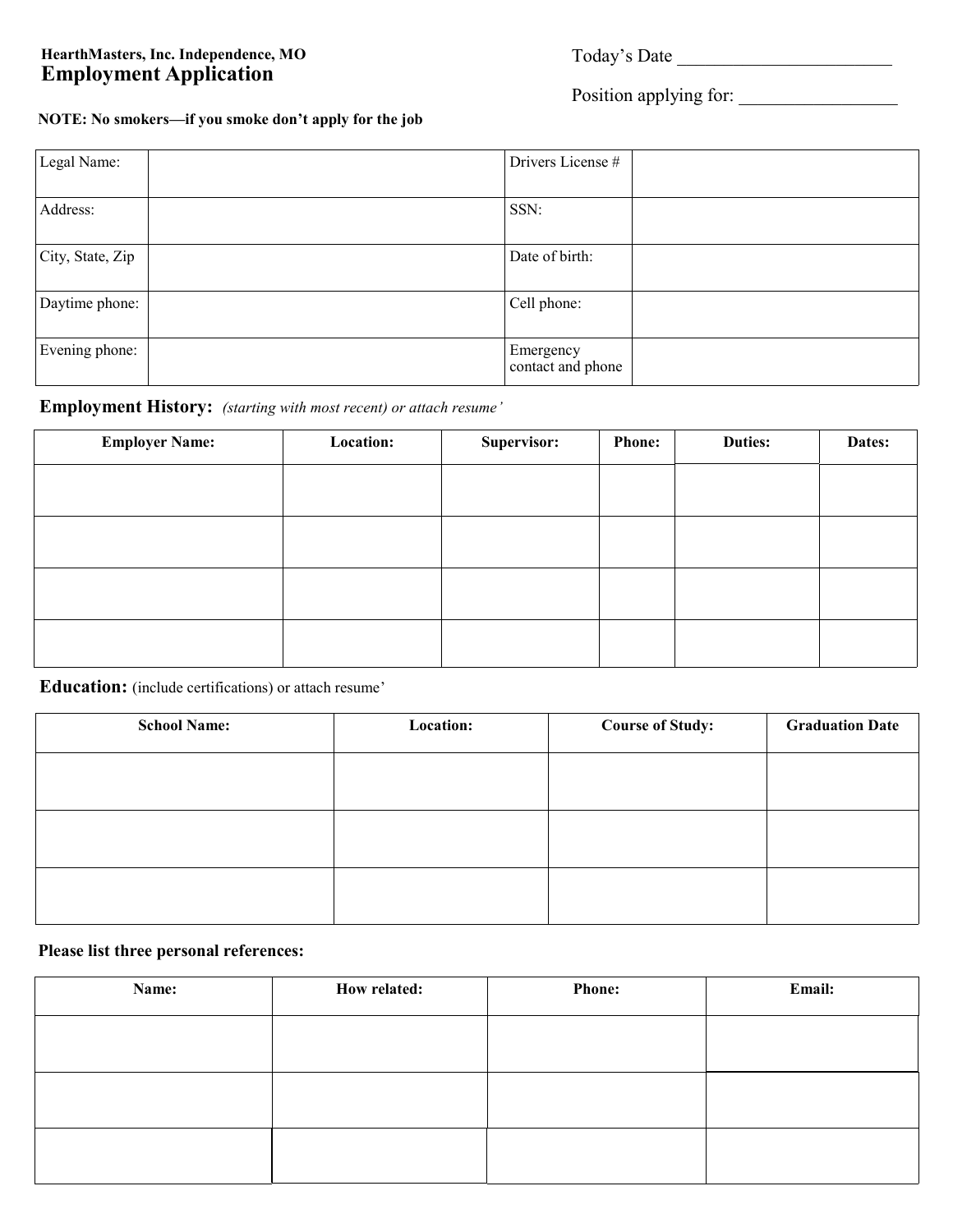### **HearthMasters, Inc. Independence, MO Employment Application, Continued…**

Your email address: \_\_\_\_\_\_\_\_\_\_\_\_\_\_\_\_\_\_\_\_\_\_\_\_\_\_\_\_\_\_\_\_\_\_\_\_\_\_\_\_\_\_\_\_\_\_\_

Tools and equipment you know how to use:

Skills:

Have you ever had a workmen's comp claim? \_\_\_\_\_\_\_\_\_\_\_\_\_

If yes, what was the injury?

Have you ever been convicted of a felony? []yes []no If so, when?

What was the conviction?

Do you have any physical or mental impairments that would prevent you from doing the duties of the job you are applying for? []yes []no

 $\_$  , and the set of the set of the set of the set of the set of the set of the set of the set of the set of the set of the set of the set of the set of the set of the set of the set of the set of the set of the set of th

Are you a veteran? []yes []no

Can you do heavy lifting up to 80 lbs.? []yes []no

May we contact your present employer? []yes []no

Can you read and speak English? []yes []no

Do you have reliable transportation to and from work? []yes []no

All of our employees must be able to be bonded. All employees may be required to have random drug testing. Please use the back of this paper to write any additional comments.

#### *Signature:*

The above statements and information are true and accurate to the best of my knowledge. I give my permission for HearthMasters, Inc. to request a standard background check from a law enforcement agency and to order drug testing:

| $\sim$<br>້ |  |  |
|-------------|--|--|
|             |  |  |